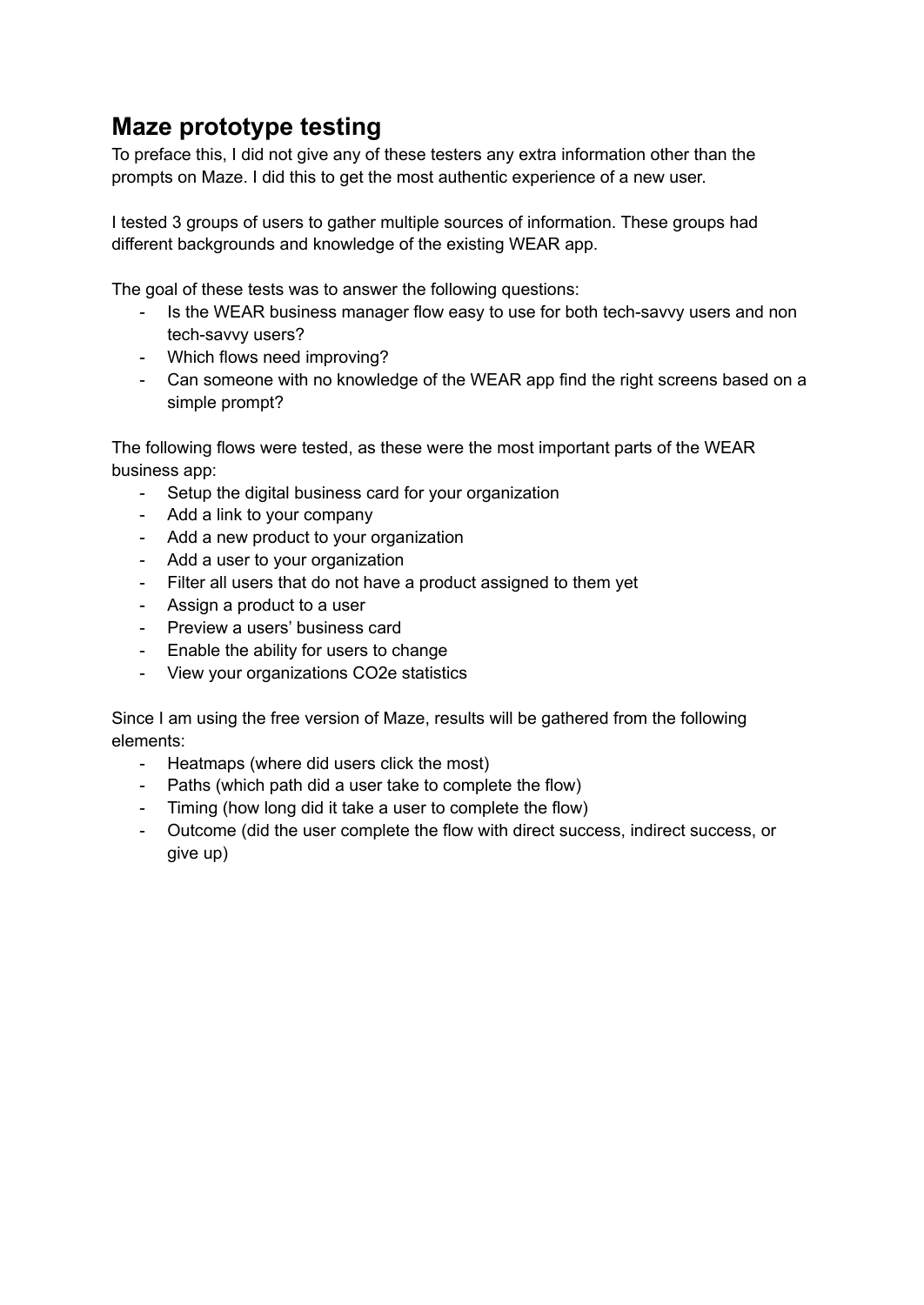# **Test groups**

#### **Group 1 (Rick #76857639 & Davey #23787057 - Development colleagues with knowledge of existing WEAR app)**

- Most flows intuitive and fast/direct completions
- Tab navbar not visible enough for Rick. (higher opacity?)
- Generify save buttons (instead of top right + bottom, make a generic save location when in "edit" mode) - both users took a couple seconds to find the save button.

#### **Group 2 (Karina #88676500 & Vita #88668919 - Marketing colleagues with very limited WEAR knowledge)**

- Some flows such as assigning a product to a user took long for one of these, and she ended up getting stuck on the user profile instead of being able to connect a product to a user.
- Other screens were rather intuitive and either a direct success or a speedy indirect success. It was obvious for them that they knew if they were on the right or wrong path, based on how quickly they navigated back to the right path.

#### **Group 3 (Mex #89801838, Maarten #89816786 & Rafaël #89295578 - IT & Media design students without any knowledge of WEAR)**

- Most flows intuitive and fast/direct completions
- Some had problems with assigning a product to a user (got stuck), but ended up completing it
- One tester didn't find the tab interface on business card previews (company/personal) intuitive.
- Like many others, multiple testers didn't instinctively go to the products tab to add a new product (once they found the products tab the flow was quickly completed) - this could however be tied to the flow starting on the home tab and users thinking they should be on the home tab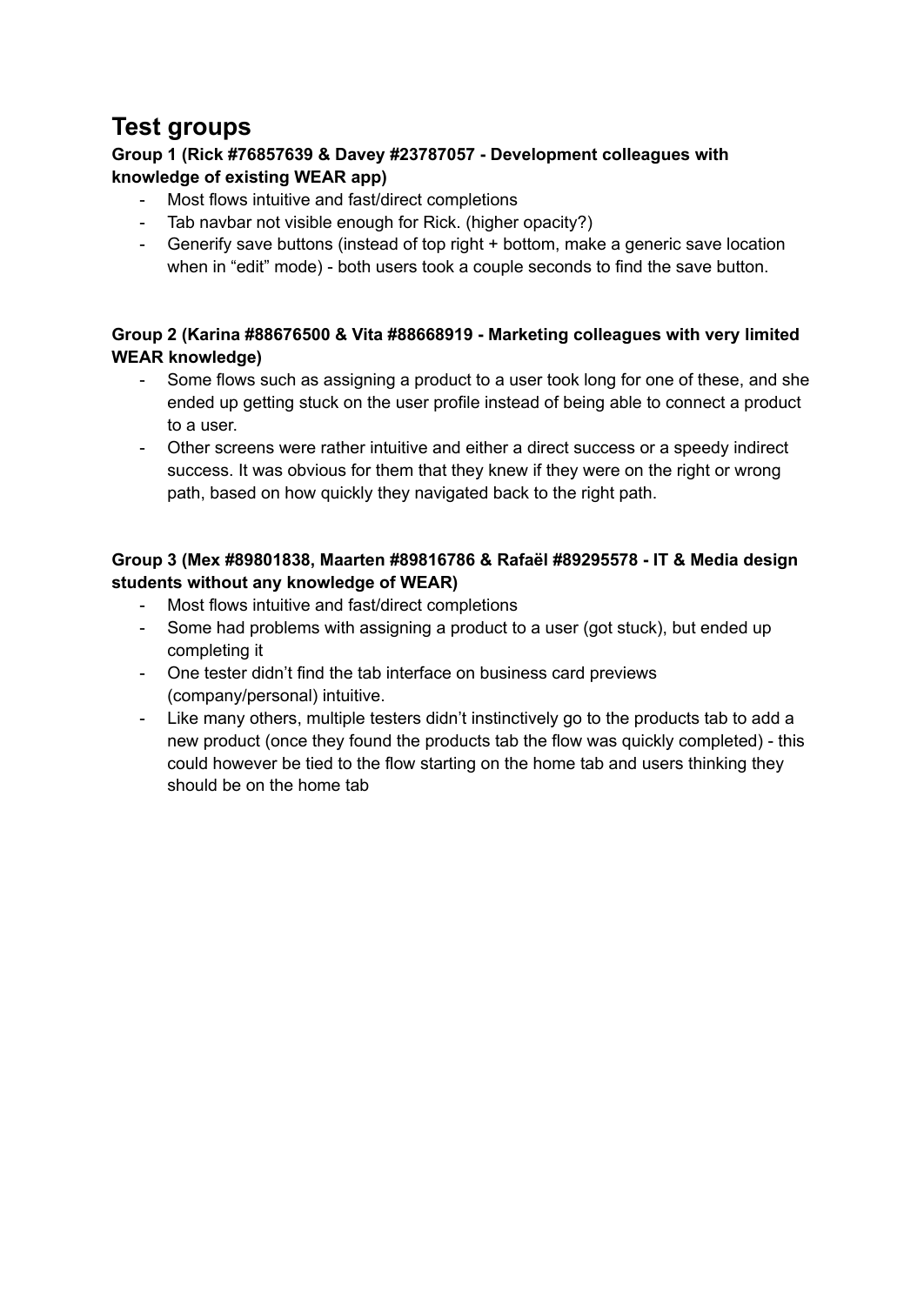# **Test results**

**As said before, the testing was based on the following questions. Lets see if they are all answered:**

- Is the WEAR business manager flow easy to use for both tech-savvy users and non tech-savvy users?
	- Most flows easy to use for everyone, good amount of direct/indirect success rate
- Which flows need improving?
	- Connecting a product to a user
		- It could be confusing for a user to think a product can be connected from the users tab, instead of the products tab (as seen with group 2).
	- Adding a new product to an organization
		- Most users complete this step very quickly but only once they realize they should be on the products tab. Some people had trouble finding the products tab (possibly because of low opacity) (as seen with group 1/2/3) - this could however be tied to the flow starting on the home tab and users thinking they should be on the home tab
	- Preview business card
		- Improve visibility of tabs for personal / company info or change way of displaying information
- Can someone with no knowledge of the WEAR app find the right screens based on a simple prompt?
	- To all test groups, most flows were intuitive and successful (apart from the ones listed above)

#### **Steps to take based on these results:**

- Improve UI flow in Figma
	- Make tab bar more prominent (perhaps higher opacity and color change for active item)
	- Add a more prominent button or other way of connecting a product to a user on a user profile (instead of just allowing it from the products tab)
	- Change business card preview tabs to be more visible / intuitive or find a different way to display both sets of information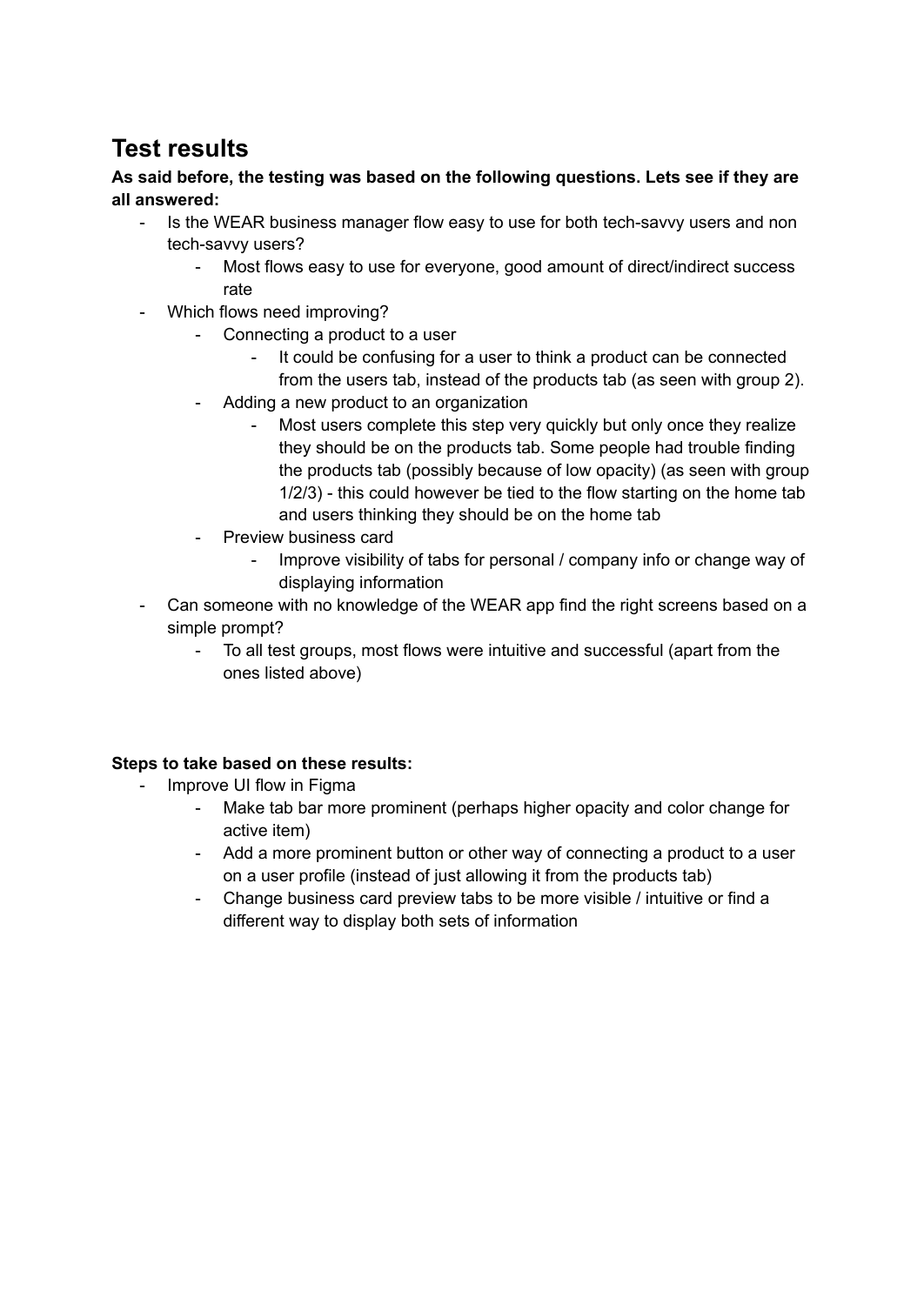# **Flow statistics**

## **Setup the digital business card for your business**



## **Tester paths**

| ID       | <b>CLIPS INSIGHTS</b>    | <b>OUTCOME</b>              | <b>DURATION</b> | <b>MISCLICKS</b> | <b>MISCLICK'S PAGES</b> |
|----------|--------------------------|-----------------------------|-----------------|------------------|-------------------------|
| 76857639 | $\overline{\phantom{a}}$ | $\bullet$ Indirect 14.32s   |                 | 0                | 0                       |
| 23787057 | $\overline{\phantom{a}}$ | • Indirect                  | 11.63s          | $\blacksquare$   | 1                       |
| 88668919 | $\overline{\phantom{a}}$ | • Direct                    | 28.93s          | 22               | 2                       |
| 88676500 | $\overline{\phantom{a}}$ | $\bullet$ Indirect 56.12s 1 |                 |                  | 1                       |
| 89295578 | $\overline{\phantom{a}}$ | $\bullet$ Indirect          | 20.98s          | 4                | 1                       |
| 89801838 | $\overline{\phantom{a}}$ | • Indirect 87.19s           |                 | 26               | 2                       |
| 89816786 | $\overline{\phantom{a}}$ | • Direct                    | 13.15s          | 0                | 0                       |
|          |                          |                             |                 |                  |                         |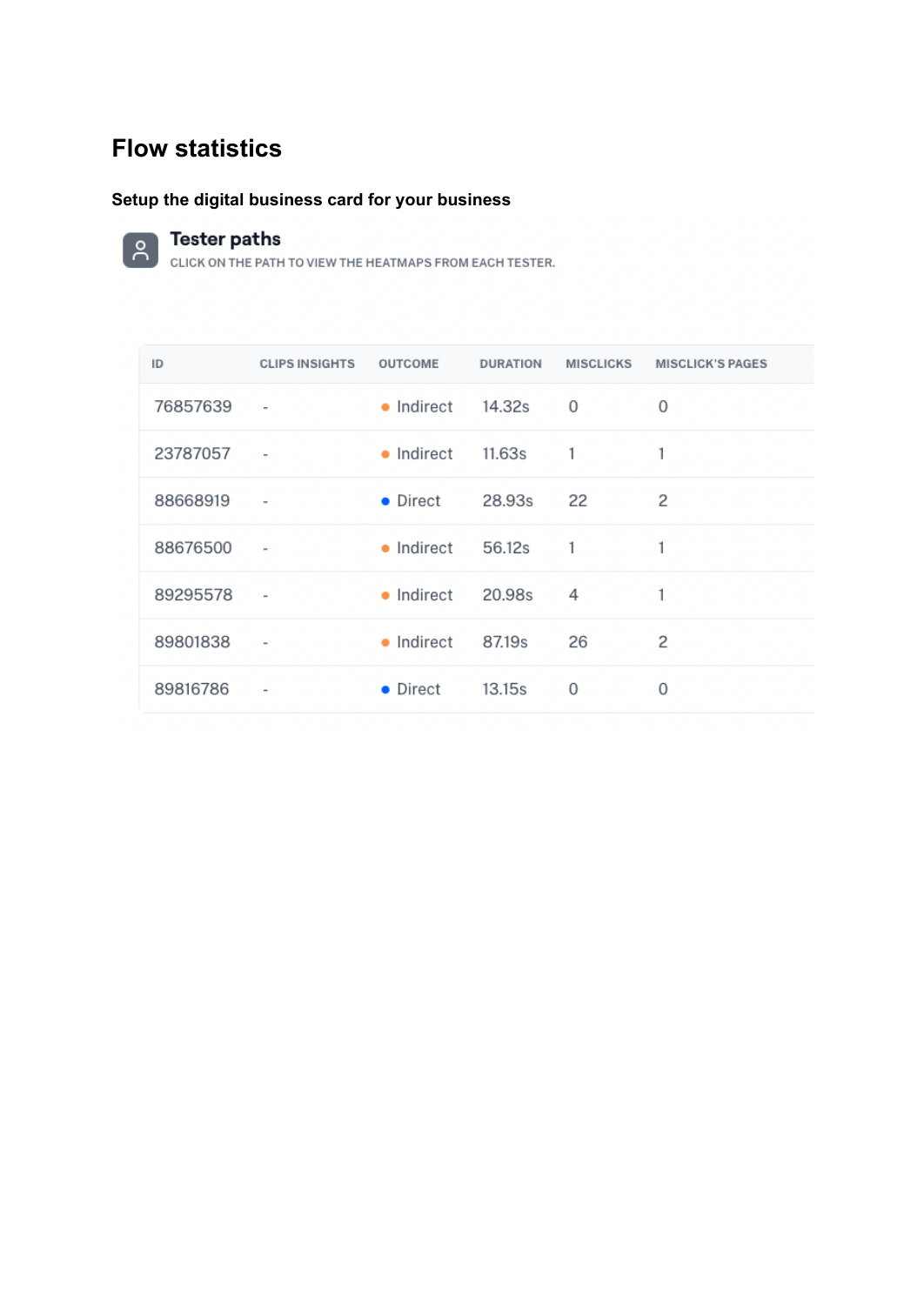## **Add a link to your company**



## **Tester paths**

| ID       | <b>CLIPS INSIGHTS</b>    | <b>OUTCOME</b> | <b>DURATION</b>    | <b>MISCLICKS</b> | <b>MISCLICK'S PAGES</b> |
|----------|--------------------------|----------------|--------------------|------------------|-------------------------|
| 76857639 | $\overline{\phantom{a}}$ | • Indirect     | 15.01s             | 0                | 0                       |
| 23787057 | $\overline{\phantom{a}}$ | • Direct       | 13.90s             | 1.               | 1                       |
| 88668919 | $\overline{\phantom{a}}$ | • Direct       | 17.42s             | 3                |                         |
| 88676500 | $\overline{\phantom{a}}$ | • Direct       | 11.49s             | 0                | 0                       |
| 89295578 | $\blacksquare$           | • Indirect     | 31.99s             | 5                | 1                       |
| 89801838 | $\overline{\phantom{a}}$ | • Indirect     | 36.69s             | 2                | 2                       |
| 89816786 | $\overline{\phantom{a}}$ | • Direct       | 12.19 <sub>s</sub> | 1                | 1                       |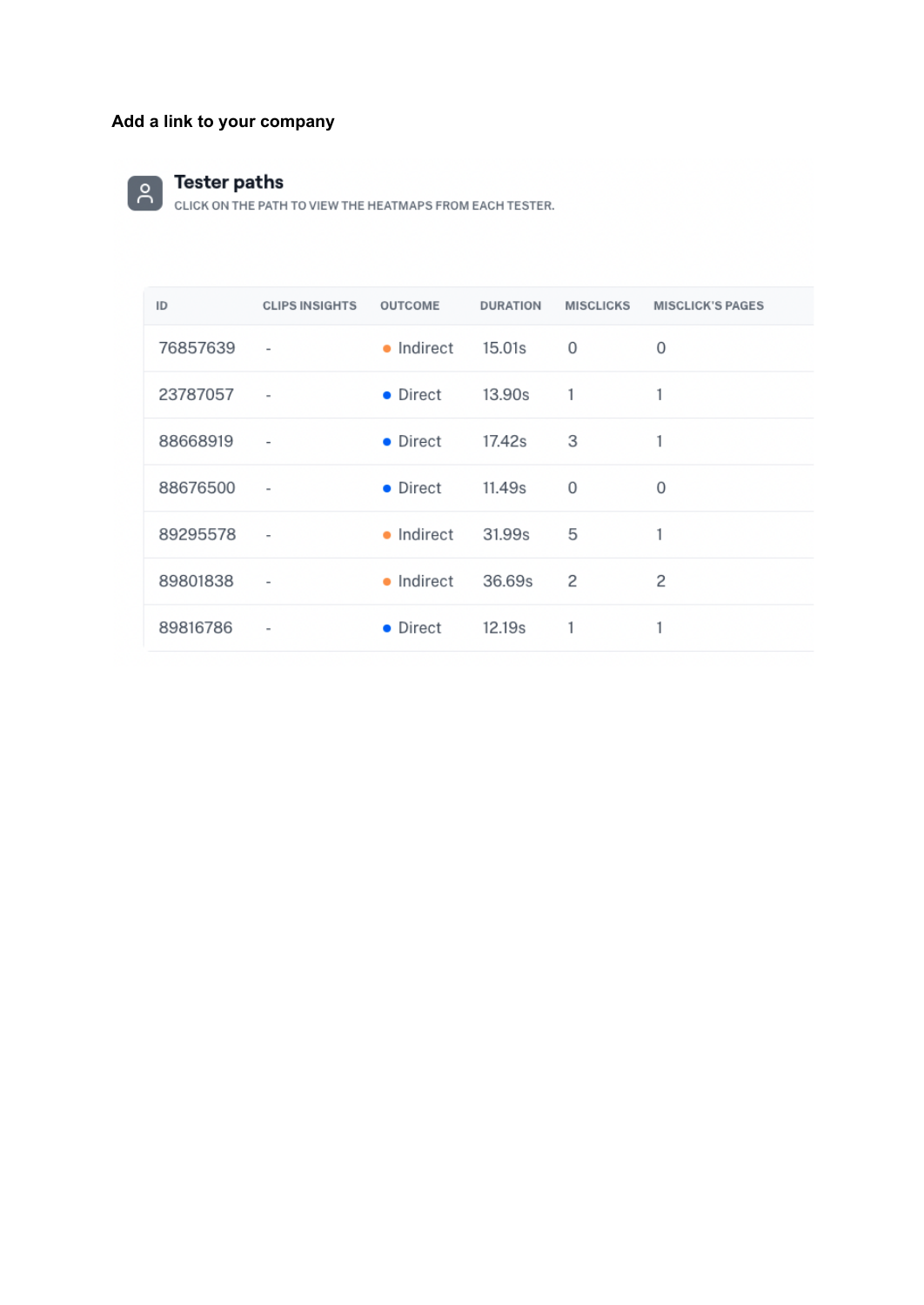# **Add a new product to your organization**

# **CONTERNATE PATH**

| ID       | <b>CLIPS INSIGHTS</b>    | OUTCOME           | <b>DURATION</b> | <b>MISCLICKS</b> | <b>MISCLICK'S PAGES</b> |
|----------|--------------------------|-------------------|-----------------|------------------|-------------------------|
| 76857639 | $\overline{\phantom{a}}$ | • Indirect        | 194.60s         | 20               | 11                      |
| 23787057 | $\overline{\phantom{a}}$ | • Direct          | 13.72s          | 0                | 0                       |
| 88668919 | $\overline{\phantom{a}}$ | $\bullet$ Give up | 107.51s         | 29               | 5                       |
| 88676500 | $\overline{\phantom{a}}$ | • Indirect        | 41.05s          | $\Omega$         | 0                       |
| 89295578 | $\overline{\phantom{a}}$ | • Indirect        | 179.08s         | 58               | 9                       |
| 89801838 | $\overline{\phantom{a}}$ | • Indirect        | 52.48s          | $\overline{1}$   | 1                       |
| 89816786 | $\,$ $\,$                | • Indirect        | 41.52s          | 0                | 0                       |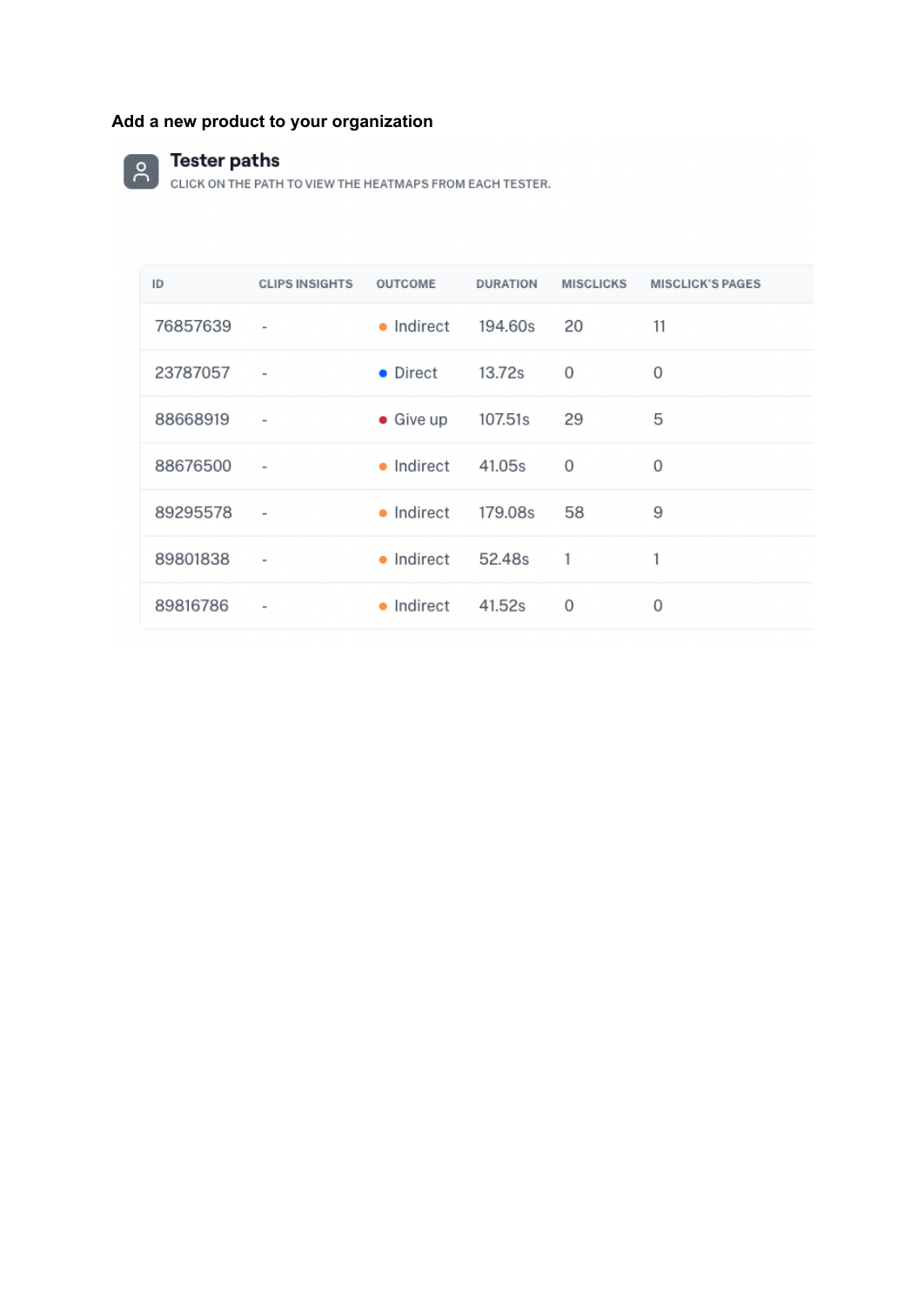## **Add a user to your organization**



Tester paths<br>click on the path to view the heatmaps from each tester.

| ID       | <b>CLIPS INSIGHTS</b>    | <b>OUTCOME</b>              | <b>DURATION</b> | <b>MISCLICKS</b> | <b>MISCLICK'S PAGES</b> |
|----------|--------------------------|-----------------------------|-----------------|------------------|-------------------------|
| 76857639 | $\bar{ }$                | • Direct                    | 5.84s           | 1                | 1                       |
| 23787057 | $\overline{\phantom{a}}$ | • Direct                    | 23.76s          | 3                | 1                       |
| 88668919 | $\overline{\phantom{a}}$ | $\bullet$ Give up           | 49.00s          | 8                | 2                       |
| 88676500 | $\overline{\phantom{a}}$ | $\bullet$ Indirect $40.37s$ |                 | 6                |                         |
| 89295578 | $\overline{\phantom{a}}$ | • Indirect                  | 15.67s          | 2                | 2                       |
| 89801838 | $\overline{\phantom{a}}$ | • Indirect                  | 7.69s           |                  |                         |
| 89816786 | $\overline{\phantom{a}}$ | • Indirect                  | 16.94s          | 0                | 0                       |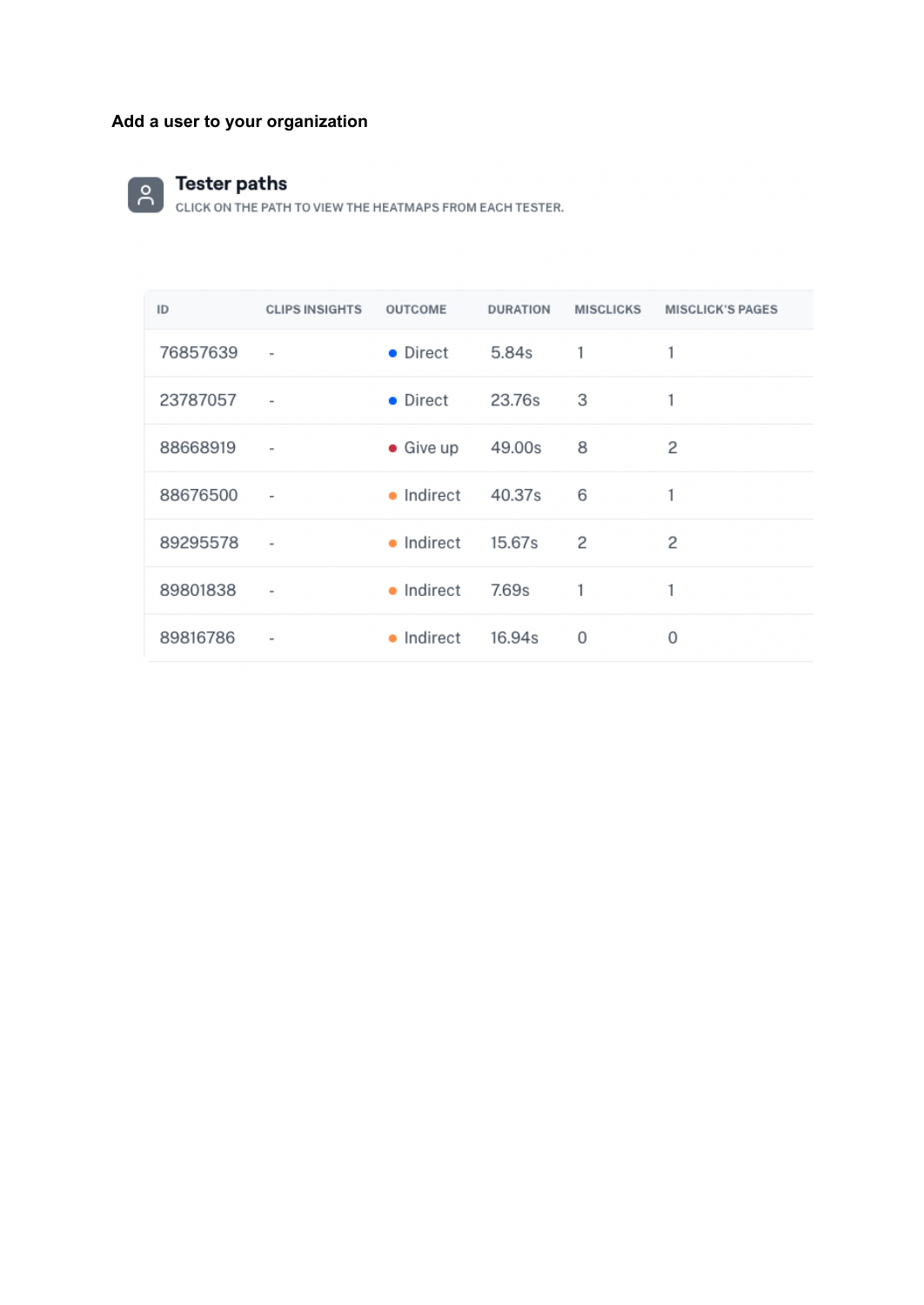# **Filter all users that do not have a product assigned**



#### **Tester paths**

| ID       | <b>CLIPS INSIGHTS</b>    | <b>OUTCOME</b> | <b>DURATION</b> | <b>MISCLICKS</b> | <b>MISCLICK'S PAGES</b> |
|----------|--------------------------|----------------|-----------------|------------------|-------------------------|
| 76857639 | $\overline{\phantom{a}}$ | • Indirect     | 19.78s          | 2                | 2                       |
| 23787057 | $\overline{\phantom{a}}$ | • Indirect     | 13.34s          | 1                | 1                       |
| 88668919 | $\overline{\phantom{a}}$ | • Direct       | 35.24s          | 2                | 2                       |
| 88676500 | $\overline{\phantom{a}}$ | • Direct       | 8.69s           | 0                | 0                       |
| 89295578 | $\overline{\phantom{a}}$ | • Direct       | 9.83s           | 4                | 2                       |
| 89801838 | $\overline{\phantom{a}}$ | • Direct       | 7.03s           | 0                | 0                       |
| 89816786 | $\overline{\phantom{a}}$ | • Direct       | 7.54s           | 0                | 0                       |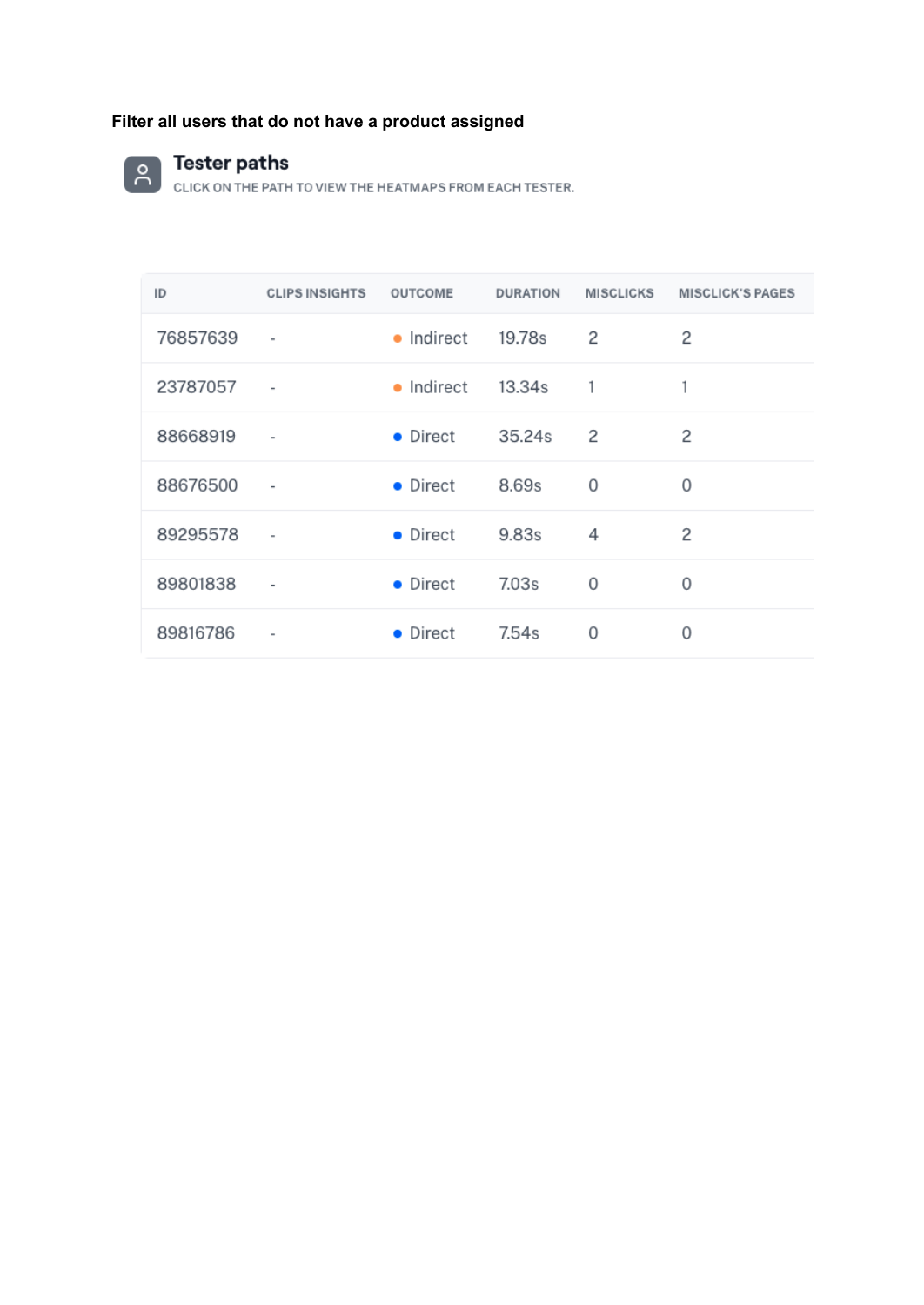## **Assign a product to a user**



Tester paths<br>CLICK ON THE PATH TO VIEW THE HEATMAPS FROM EACH TESTER.

| ID       | <b>CLIPS INSIGHTS</b> | <b>OUTCOME</b>    | <b>DURATION</b> | <b>MISCLICKS</b> | <b>MISCLICK'S PAGES</b> |
|----------|-----------------------|-------------------|-----------------|------------------|-------------------------|
| 76857639 | $\qquad \qquad =$     | • Indirect        | 17.27s          | 0                | 0                       |
| 23787057 | $\qquad \qquad =$     | • Indirect        | 52.55s          | 2                | 1                       |
| 88668919 | $\qquad \qquad =$     | • Indirect        | 35.09s          | 10               | 1                       |
| 88676500 | $\qquad \qquad =$     | $\bullet$ Give up | 87.13s          | 10               | 4                       |
| 89295578 | $\bar{}$              | • Indirect        | 11.23s          | 0                | 0                       |
| 89801838 | $\qquad \qquad =$     | • Indirect        | 10.90s          | 0                | 0                       |
| 89816786 | $\qquad \qquad =$     | $\bullet$ Give up | 41.44s          | 3                | 2                       |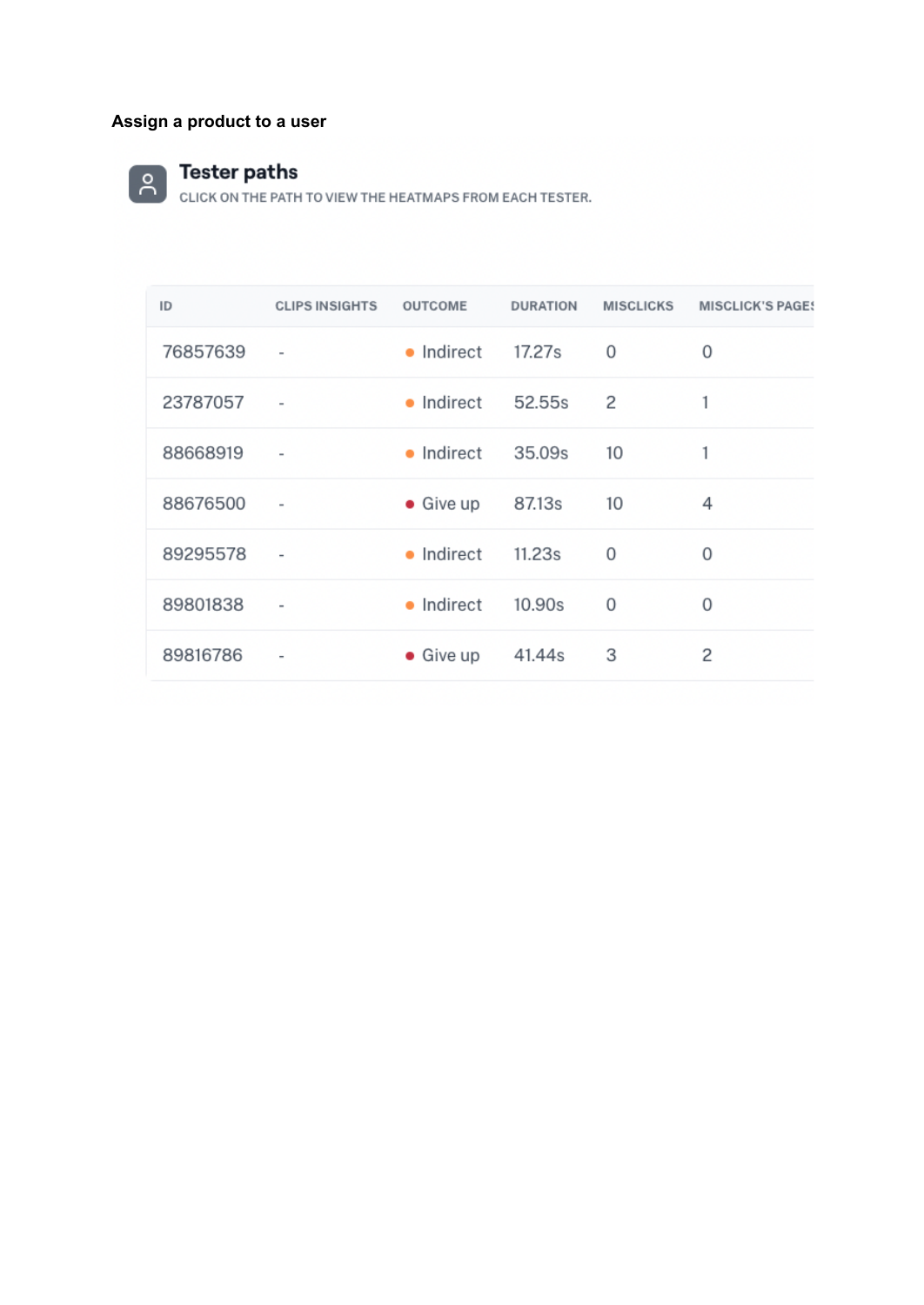#### **Preview a user's businesscard**



**CONTREST CONTREPATH TO VIEW THE HEATMAPS FROM EACH TESTER.** 

| ID         | <b>CLIPS INSIGHTS</b>    | <b>OUTCOME</b>               | <b>DURATION</b> | <b>MISCLICKS</b> | <b>MISCLICK'S PAGES</b> |
|------------|--------------------------|------------------------------|-----------------|------------------|-------------------------|
| 76857639   | $\overline{\phantom{a}}$ | $\bullet$ Direct             | 19.25s          | 0                | 0                       |
| 23787057   | $\sim$ 100 $\mu$         | • Indirect 30.63s            |                 | 3                | 3                       |
| 88668919   | $\sim$ $\sim$            | $\bullet$ Give up            | 106.50s         | 33               | 1                       |
| 88676500   | $\sim$                   | $\bullet$ Direct             | 16.07s          | 0                | 0                       |
| 89295578 - |                          | • Direct 9.63s               |                 | $\Omega$         | 0                       |
| 89801838   | $\overline{\phantom{a}}$ | $\bullet$ Indirect 140.55s 1 |                 |                  | 1                       |
| 89816786   | $\overline{\phantom{a}}$ | • Direct                     | 9.60s           | 0                | 0                       |

**Note: testers #88668919 and #89801838 here took longer or gave up because the misread the prompt to also show company info.**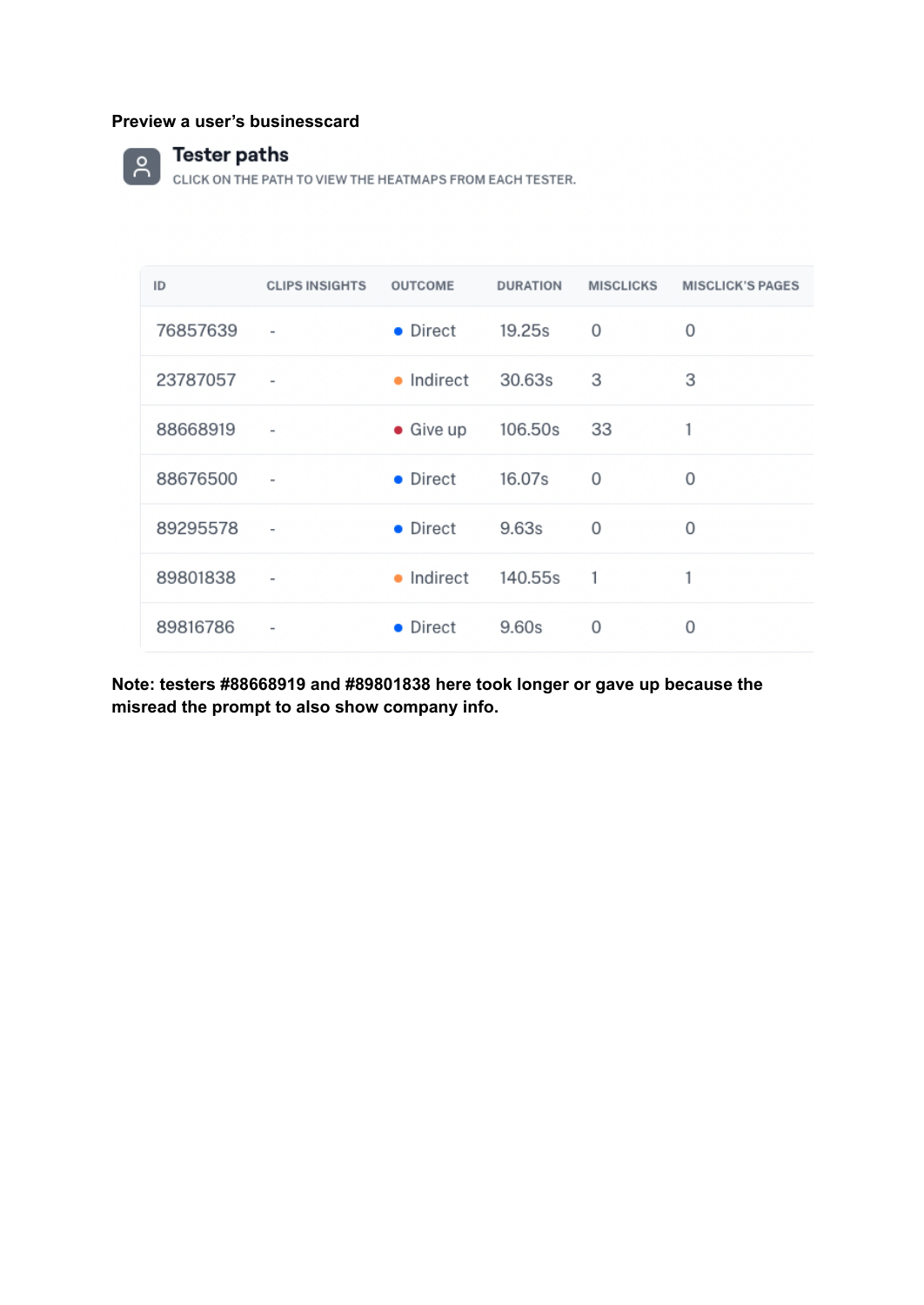## **Enable the ability for users to change their businesscard colors**



## **Tester paths**

| ID       | <b>CLIPS INSIGHTS</b>    | <b>OUTCOME</b>     | <b>DURATION</b> | MISCLICKS | <b>MISCLICK'S PAGES</b> |
|----------|--------------------------|--------------------|-----------------|-----------|-------------------------|
| 76857639 | $\bar{ }$                | • Direct           | 6.46s           | 1         | 1                       |
| 23787057 | $\overline{\phantom{a}}$ | • Direct           | 16.10s          | 0         | 0                       |
| 88668919 | $\bar{\phantom{a}}$      | $\bullet$ Indirect | 20.59s          | 1         | 1                       |
| 88676500 | $\overline{\phantom{a}}$ | • Direct           | 12.71s          | 2         | 1                       |
| 89295578 | $\overline{\phantom{a}}$ | • Indirect         | 111.35s         | 3         | 2                       |
| 89801838 | $\overline{\phantom{a}}$ | $\bullet$ Give up  | 23.19s          | 4         | 2                       |
| 89816786 | $\overline{\phantom{a}}$ | • Direct           | 5.05s           | 2         | 2                       |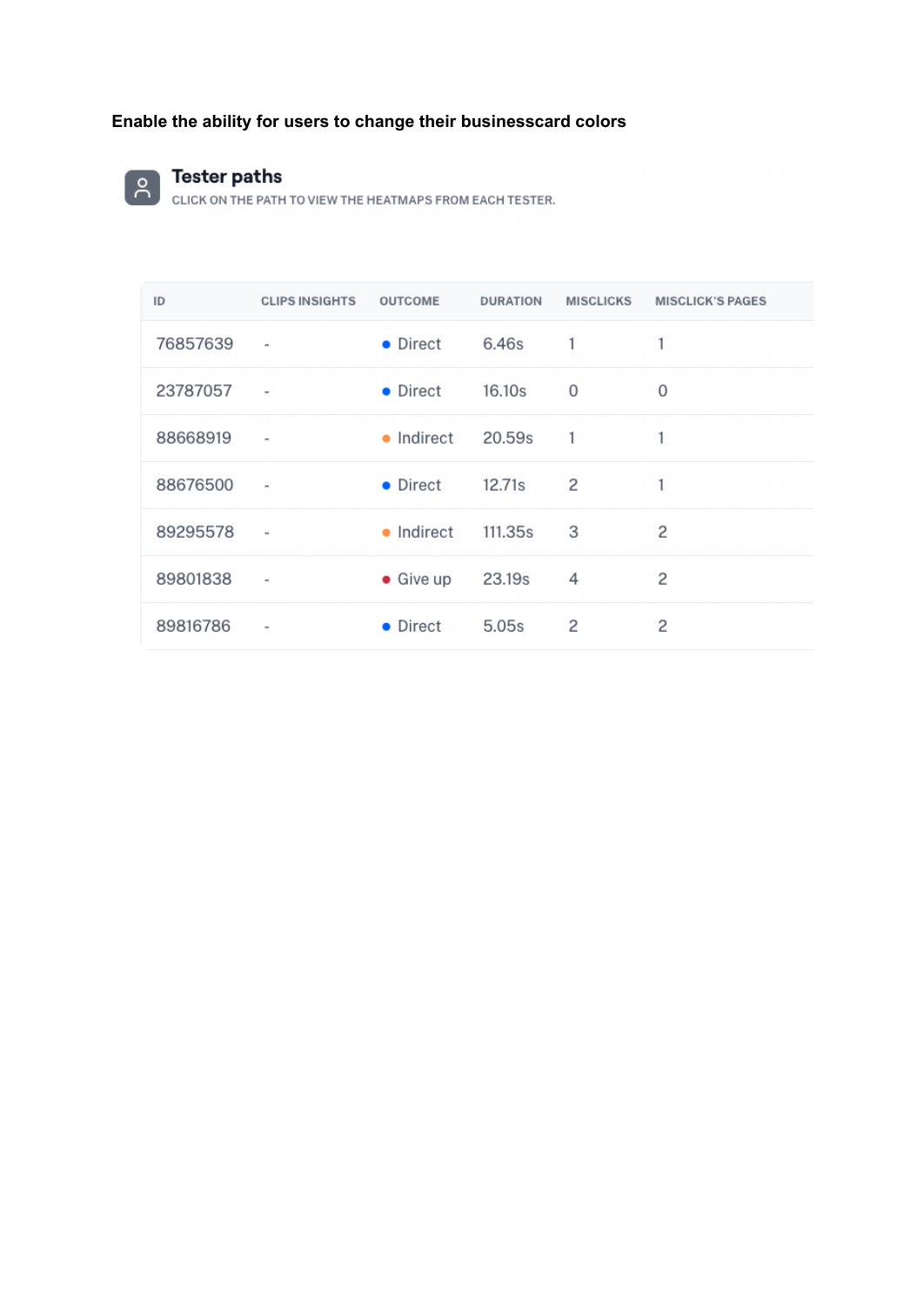## **View your organization's CO2e saved in 2022**



CONTRIBUTION THE PATH TO VIEW THE HEATMAPS FROM EACH TESTER.

| ID       | <b>CLIPS INSIGHTS</b>        | <b>OUTCOME</b> | <b>DURATION</b> | <b>MISCLICKS</b> | <b>MISCLICK'S PAGES</b> |
|----------|------------------------------|----------------|-----------------|------------------|-------------------------|
| 76857639 | $\overline{\phantom{a}}$     | • Indirect     | 10.46s          | 0                | 0                       |
| 23787057 |                              | • Indirect     | 23.58s          | 1                |                         |
| 88668919 | $\overline{\phantom{a}}$     | • Indirect     | 34.85s          | 0                | 0                       |
| 88676500 | $\overline{\phantom{a}}$     | • Indirect     | 18.23s          | 4                | 3                       |
| 89295578 | $\overline{\phantom{a}}$     | • Direct       | 4.05s           | 0                | 0                       |
| 89801838 | $\overline{\phantom{a}}$     | • Direct       | 8.72s           | 6                |                         |
| 89816786 | $\qquad \qquad \blacksquare$ | • Indirect     | 9.04s           | 0                | 0                       |